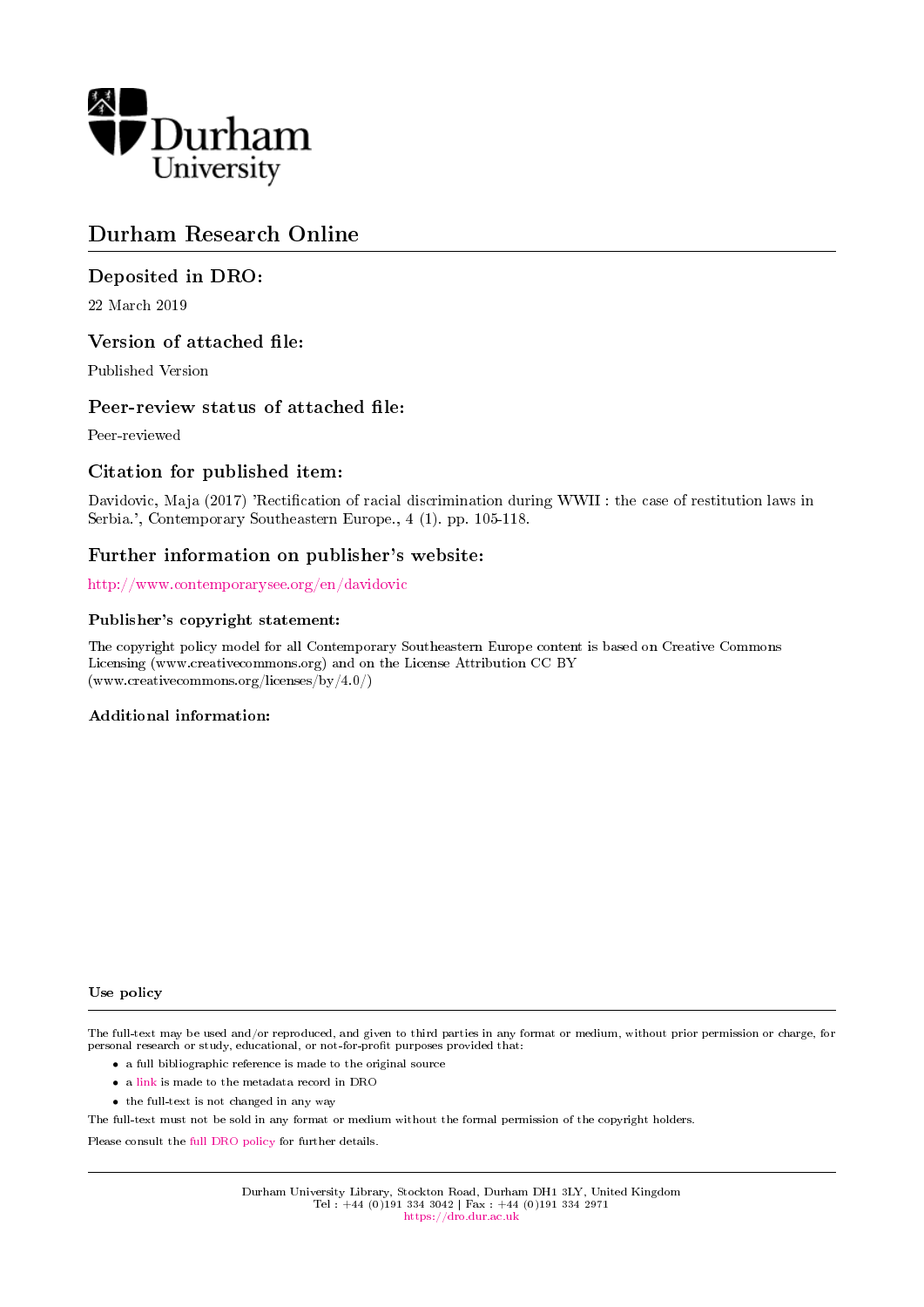

Research Article

Maja Davidović Graduate student[, Central European University](http://www.suedosteuropa.uni-graz.at/cse/en/taxonomy/term/445)  [davidovic\\_maja@student.ceu.edu](mailto:davidovic_maja@student.ceu.edu) 

<http://www.suedosteuropa.uni-graz.at/cse/en/davidovic> *Contemporary Southeastern Europe,* 2017, 4(1), 105-118

*Contemporary Southeastern Europe* is an online, peer-reviewed, multidisciplinary journal that publishes original, scholarly, and policy-oriented research on issues relevant to societies in Southeastern Europe. For more information, please contact us a[t info@contemporarysee.org o](mailto:info@contemporarysee.org)r visit our website a[t www.contemporarysee.org](http://www.contemporarysee.org/)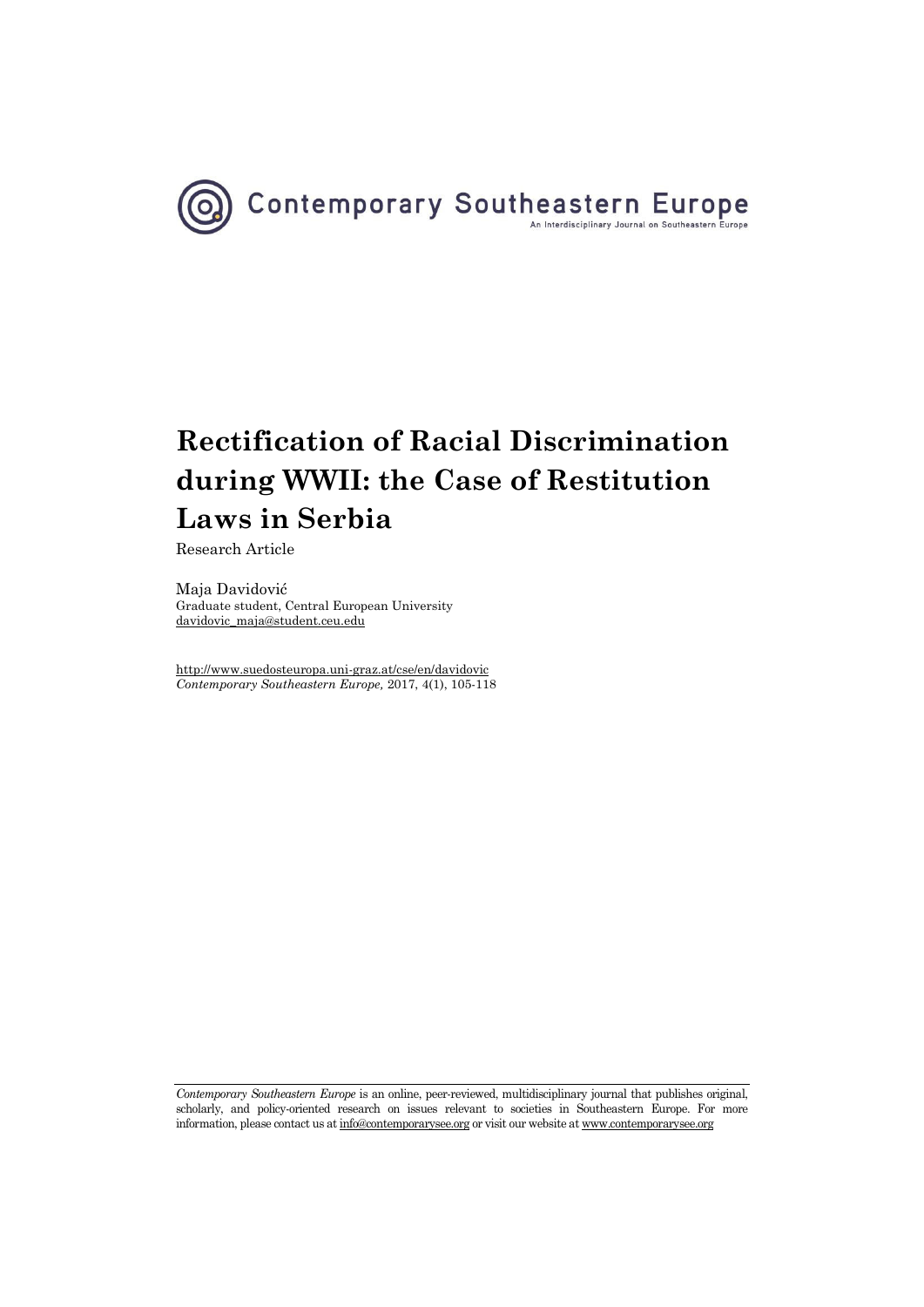### Maja Davidović \*

Restitution for the mostly Jewish property and assets that were confiscated by the Nazis during World War II (WWII) in various European states has been a highly debated issue ever since the end of the war. Countries that adhered to the ideas of communism and nationalisation of property in the immediate aftermath of the war failed to address this issue until very recently. Serbia, too, has only began to consider remedying the incredible damage done to its rather small Jewish community. More specifically, in the past decade, Serbia has been trying to repair the damage by passing a series of restitution laws which eventually led to separate legislation on heirless property. This paper explores the substance and application of these laws, as well as the history of discrimination based on which the Serbian Jewish community was persecuted by German occupiers and their collaborators. In doing so, through the lens of Critical Race Theory (CRT), this paper identifies another group that has been persecuted on the basis of race, namely the Romani. What follows from such research is the following: firstly, the law allowed for discrimination on a racial basis of both Jews and Roma during WWII and, secondly, the law is now remedying the damages caused towards the former group, but not the latter. In conclusion, this paper suggests that such a distinction is made due to a possible interest convergence, as defined by CRT.

**Keywords:** restitution, heirless property, Serbia, Critical Race Theory, Roma

#### **Introduction**

l

Race is a rarely discussed issue in the Balkans, a region where violence and discrimination seems to have always emerged in the context of ethnicity or religion. While much of Europe can to some extent relate to imperial conquest and the subsequent legacy that shaped the perceptions and performance of race, the Balkans lived through that era in their own kind of slavery – one where the slave owner was the Ottoman, not a white European. The unification of what are now known as the former Yugoslav republics after WWI focused on the main entities – i.e. Serbs, Croats, and Slovenes, and much less on minorities, which remained the case until the dissolution of the union.1 When the Nazis occupied Yugoslavia in 1941, a couple of those forgotten minorities,

<sup>\*</sup> Maja Davidović is a graduate student at the Legal Studies Department at Central European University in Budapest, Hungary, specialising in Human Rights and International Justice. She researches and publishes on international criminal justice, gender justice, reparations and children's rights, and is currently completing her thesis on gender-sensitive reparations in enforced disappearance cases. Any questions and comments regarding this paper may be directed to Davidovic\_Maja@student.ceu.edu.

<sup>1</sup> See, e.g. Crepaz, Katharina. 2016. *The Impact of Europeanization on Minority Communities*. Springer.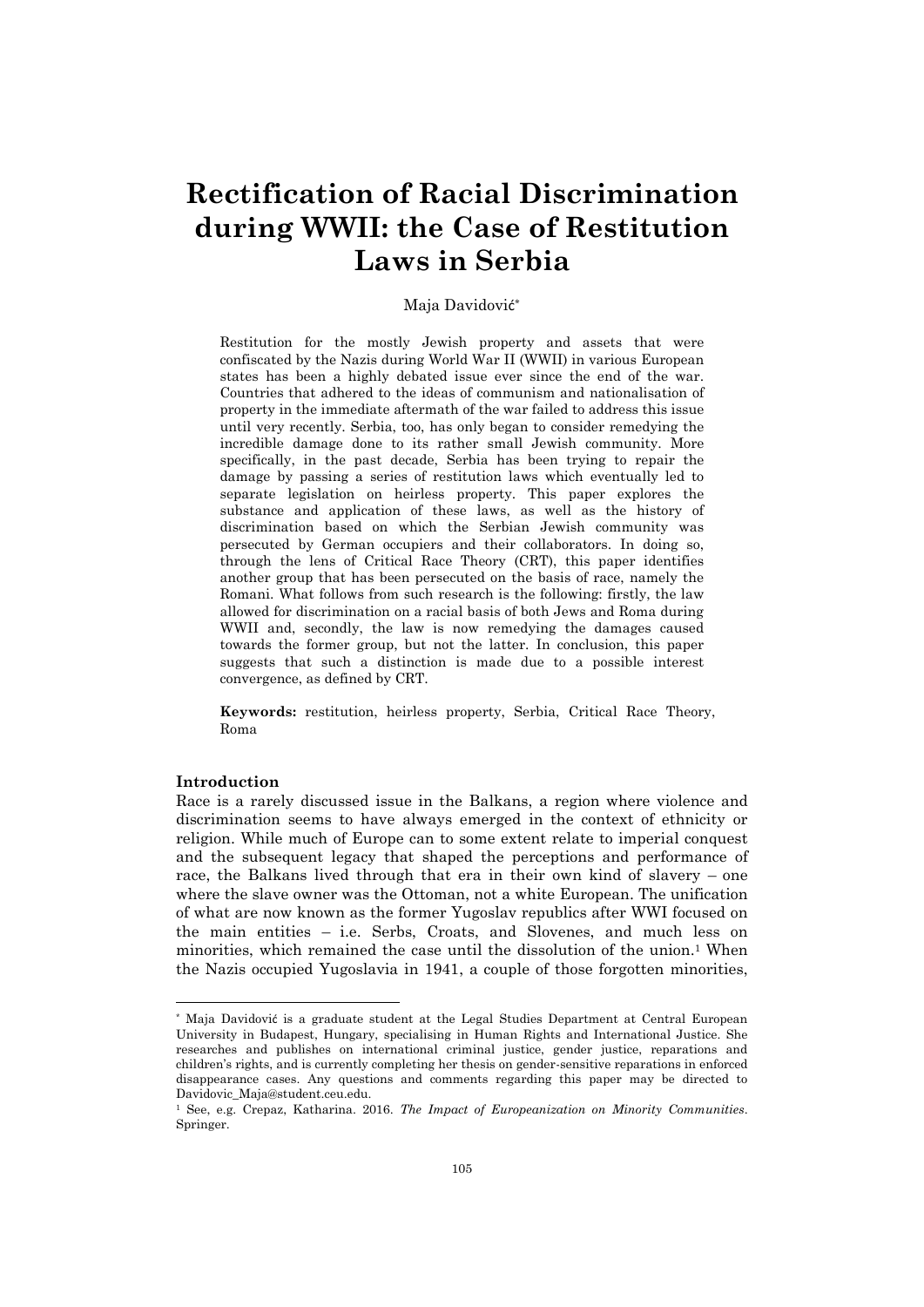namely the Jews and the Roma, became the most despised ones, and their persecution began immediately. Serbia, one of the successor states, had a small Jewish community and a somewhat larger Roma community in 1941, and nearly lost both of them entirely by the end of the war. Today, it has a significantly smaller Jewish community on the one hand, and one of the largest Roma communities in Europe on the other, and has only recently began to remedy the consequences of the Nazi policies.

The basic question this paper wishes to explore is the following: what has Serbia done to compensate the victims of the Holocaust for property that was confiscated by the Nazis? It is by answering this question that the paper reaches the notion of race, and rephrases the question into: what has Serbia done differently in compensating some victims of the Nazis' racial laws compared to other victims?

In providing a response to these two questions, this paper adopts Critical Race Theory  $(CRT)$ ,<sup>2</sup> trying to identify the ways in which the law enabled for persecution of Romani and Jewish people on the basis of race in Yugoslavia during WWII, and to analyse what the law has been doing  $-$  or not doing  $$ more recently to remedy for the harm that was suffered then. The principles of CRT, which was developed by US scholars of colour, are, by and large, unexplored in the European context,<sup>3</sup> although equally applicable. Some of the fundamental ideas Critical Race theorists have suggested are the following: (1) it is rather difficult to cure, or even properly address, racism, because its existence is not recognised, and there is nearly always a formal acknowledgment of equality; (2) when it seems like racism is being combatted, this merely reflects that there has been an "interest convergence,'' meaning that the action in question would be beneficial for the white population as well; (3) racial categories are socially invented, fluid and manipulated by the majority as convenient; (4) frequently these perceptions of race and the subsequent racialisation of minority groups change according to the needs of the labour market, as do popular images and stereotypes; (5) unitary identities (such as white v. black) do not exist, but instead, everyone hosts overlapping identities to which the notion of intersectionality becomes crucial, and (6) the unique voices of people of colour must be heard, as their membership in minority groups gives them competence to speak about race.<sup>4</sup> It is these pillars of CRT that this paper will take into consideration in the following analysis, particularly focusing on the first two ideas of hidden racism and interest convergence among Serbian majority and minority groups.

The paper begins with a brief narrative of the Holocaust in Serbia, focusing primarily on the persecutions of the Romani and Jewish communities.

<sup>2</sup> For more on the birth and development of Critical Race Theory in the United States, see: Delgado, Richard and Jean Stefancic. 2012. *Critical Race Theory. An Introduction*. New York: New York University Press; Crenshaw, Kimberle W. / Gotanda, Neil / Peller, Gary and Kendall Thomas (eds.). 1995. *Critical Race Theory: The Key Writings that Formed the Movement*. New York: The New Press.

<sup>3</sup> For more on the absence of Critical Race Theory in Europe, consult, *inter alia*, Moschel, Mathias. 2007. Color Blindness or Total Blindness? The Absence of Critical Race Theory in Europe. *Rutgers Race and Law Review* 9(1), 57-127.

<sup>4</sup> Delgado and Stefancic, *Critical Race Theory*, 8-10.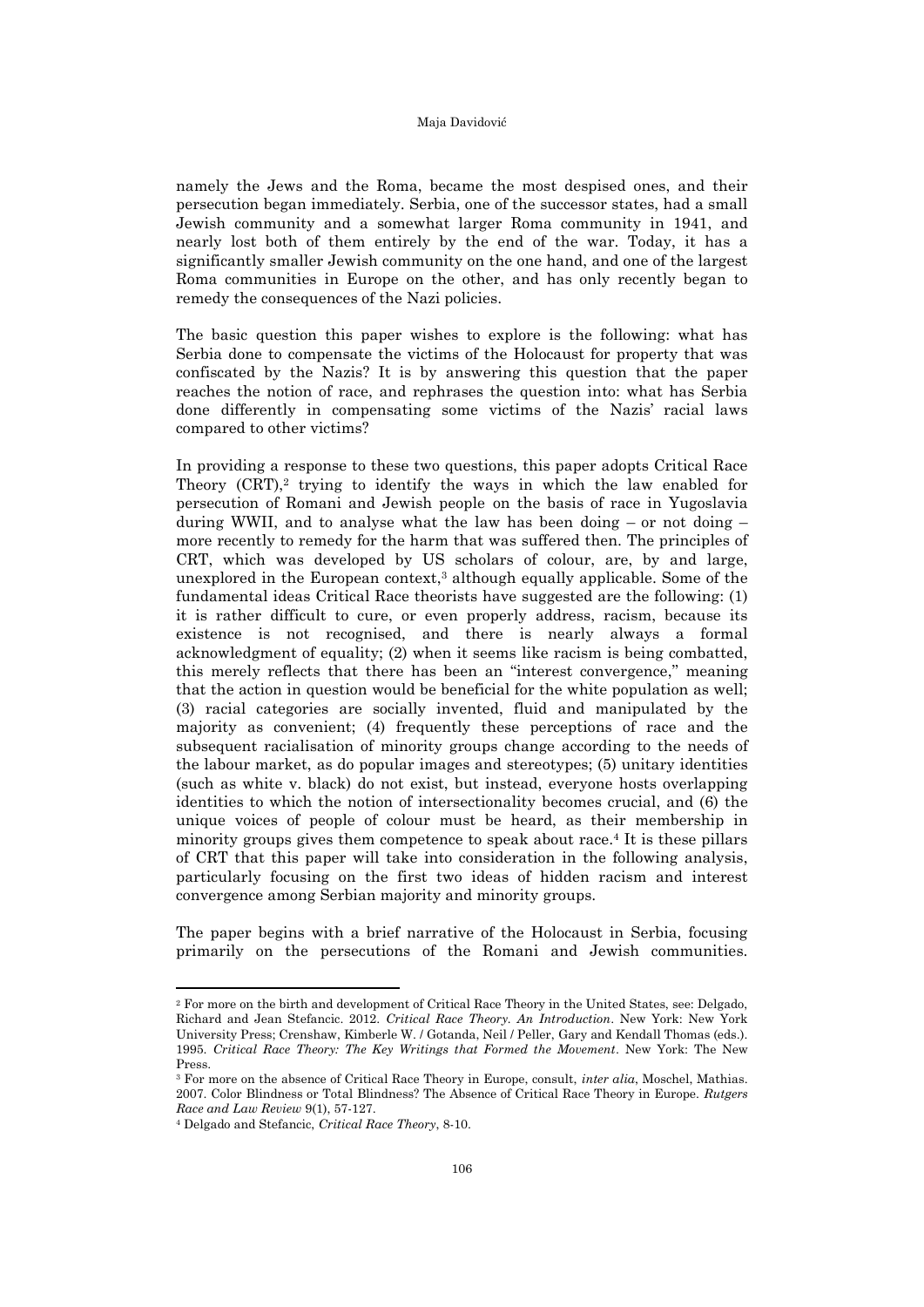Furthermore, the paper provides an overview of similar logic for the period under socialism, before the break-up of Yugoslavia. With these two historical narratives in mind, the paper will move on to discuss trends in restitution laws in Serbia, and single out particular legislation that aims to return heirless property to the harmed communities in Serbia. After elaborating on the substance of this Law, a critique of these legal practices in Serbia in relation to both the Jewish and the Romani people will be offered, motivated by the fundamental principles of Critical Race Theory.

#### **The Holocaust in Serbia: a brief overview**

Romani people had been present in the Balkans for a long time, having arrived in the 13th century.5 Yet, even before WWII they were, just like the Jews, generally seen as outsiders, "the eternal others" in the whole of Europe.6 These negative stereotypes were surely partly created due to their skin colour, but also because of the distinct lifestyle which did not allow them to settle down permanently. For instance, with the birth of the nation-state, the Romani lifestyle began to be seen as backward and inappropriate for these new notions of borders and territory, which resulted in systemic discrimination, targeted persecution, and attempts to assimilate the Roma throughout Europe.7 Perhaps the peak of this persecution occurred during the Holocaust, when Romani people were, in the same way as European Jews, persecuted on a racial basis. A decree of 1938 signed by Heinrich Himmler called for resolving "the Gypsy question" as "appropriate to the character of this race," and the subsequent racial laws targeting the Roma were applied in a number of occupied countries across Europe.<sup>8</sup>

The Kingdom of Yugoslavia was occupied by Germany in April 1941. Upon arrival, the Germans established a military occupation administration in Serbia, monitored by a puppet government led by Milan Nedić.<sup>9</sup> Soon after, both the Jews and the Roma were put in detention camps across Serbia and in Croatia; moreover, their property was listed and confiscated. When, by the end of the summer, it became clear that Tito's Partisan Movement and the Royalist Četnik Movement had both caused serious damages to the German Military, the Nazi leadership ordered that 100 detainees were to be executed for every single German death.10 Under this order, nearly all male Serbian Jews – some 8,000 of them, and an additional 1,000 Serbian male Roma – were executed by the end of 1941. Once Jewish and Romani men had been killed as a part of these retaliation measures, the German authorities began looking for a "solution" for the women, children and elderly left behind. As a response, they

<sup>5</sup> Jehuda Bauer in History of the Holocaust cited in: Reinhartz, Dennis. 1999. Unmarked Graves: the Destruction of the Yugoslav Roma in the Balkan Holocaust, 1941-1945. *Journal of Genocide Research* 1(1), 81-89.

<sup>6</sup> Reinhartz, *Unmarked Graves*.

<sup>7</sup> Moschel, Mathias. 2014. *Law, Lawyers and Race. Critical Race Theory from the United States to Europe*. Oxon: Routledge, 142.

<sup>8</sup> Zimmerman, Michael. 2007. *Jews, Gypsies and Soviet Prisoners of War: Comparing Nazi Persecutions*, in *The Roma: A Minority in Europe*, edited by Strauber, Roni and Raphael Vago. CEU Press.

<sup>9</sup> USHMM. n.d[. Axis Invasion of Yugoslavia.](https://www.ushmm.org/wlc/en/article.php?ModuleId=10005456) United States Holocaust Memorial Museum (accessed: 07. August 2017).

<sup>10</sup> USHMM, *Axis Invasion of Yugoslavia*.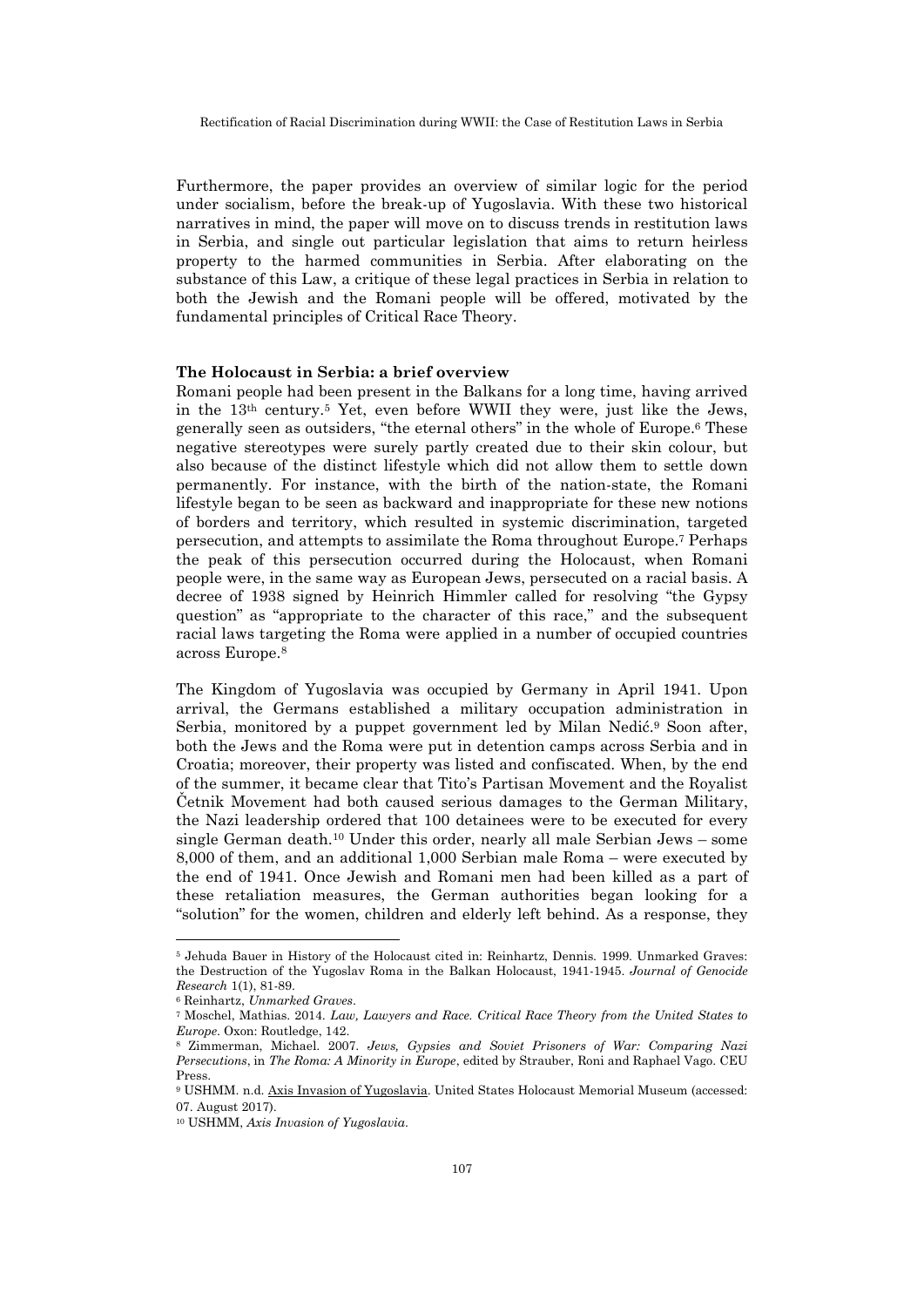constructed the Semlin camp in Zemun, where they transported Jewish women and children.11 These people stayed in the camp until March 1942, when the Reich Central Office for Security ordered that they were all to be executed in a gas van, which by May of the same year had killed more than 6,280 Jews.<sup>12</sup> Romani women and children were integrated into the concentration camp together as well, and about a third were subsequently executed.<sup>13</sup>

Only a year after the occupation, it became clear that the occupiers and their collaborators had wiped out nearly the entire Jewish population in Serbia. In August 1942, a Nazi report proclaimed that Belgrade was "*judenrein,*" a city "clean," empty of Jews.<sup>14</sup> By the end of 1942, the Nazis ordered all assets found in bank accounts and in the safes of the now dead Jews to be immediately surrendered to the Nazi party.15 The total worth of what was transferred is now estimated to roughly USD 17 million. A couple of thousand Jews who survived either joined the Partisans or were hidden by non-Jewish Serbs.<sup>16</sup> Persecution of the Roma was much more heavily assisted by the government in Croatia, where the fascist Ustaša government executed some 20,000 Romani in the Jasenovac concentration camp. In Serbia, this number does not seem to exceed 2,000, although there are no reliable statistics. Only slightly over 3,000 people were registered as Romani in 1941,17 which would suggest that two thirds of this population perished during the war. Soon after Belgrade was liberated, the new government gathered information about the crimes committed in the city, demanding reparations from Germany. Romani victims were left out.<sup>18</sup>

## **Life under socialism**

In May 1945, the new Yugoslav government enacted Law No. 36/45 with the aim of handling abandoned and seized property.19 The Law was applicable only to citizens of Yugoslavia, and any claims from those who lived abroad were rejected, which harmed the members of the Jewish diaspora who might have been related with those who vanished during the occupation of Yugoslavia. In any case, this legislation was short-lived due to the widespread nationalisation (as well as sequestration, confiscation, expropriation and/or agrarian reform) that took place, resulting in more lost property.20 While unable to reclaim their property, some 14,000 surviving Yugoslav Jews re-established the Federation

l

<sup>11</sup> Zimmerman, *Jews, Gypsies and Soviet Prisoners*.

<sup>12</sup> USHMM, *Axis Invasion of Yugoslavia.*

<sup>13</sup> Pisari, Milovan. 2014. *Stradanje Roma u Srbiji za Vreme Holokausta*. Forum za primenjenu istoriju

<sup>&</sup>lt;sup>14</sup> World Jewish Congress. 2016. Serbian Legislature Passes Compensation Law for Heirless [Confiscated Jewish Property,](http://www.worldjewishcongress.org/en/news/serbian-legislature-passes-compensation-law-for-heirless-confiscated-jewish-property-2-1-2016) *WCJ*, 15. February 2016 (accessed: 07. August 2017).

<sup>15</sup> Aleksic, Vesna. 2016. [Arizacija i Holokaust: Pljacka Jevreja u Srbiji.](http://www.b92.net/info/vesti/pregled_stampe.php?yyyy=2016&mm=02&dd=29&nav_id=1101999) *Novi Magazin*, 29. February 2016 (accessed: 07. August 2017).

<sup>16</sup> USHMM, *Axis Invasion of Yugoslavia*.

<sup>17</sup> Manojlovic, Olga Pintar. 2013. *Uspostavljanje Fasistickih Zakona i Institutcija u Okupiranoj Srbiji. Holokaust u Jugoslaviji*. Jevrejska opstina Zemun.

<sup>18</sup> Pisari, *Stradanje Roma u Srbiji Za Vreme Holokausta.*

<sup>19</sup> See Zakon o zaštiti narodnih dobara i njihovom upravljanju ("Službeni list DFJ", broj 36/45).

<sup>20</sup> European Shoah Legacy Institute. 2016. Overview of Immovable Property

Restitution/Compensation Regimes – Serbia, as of 13. December 2016.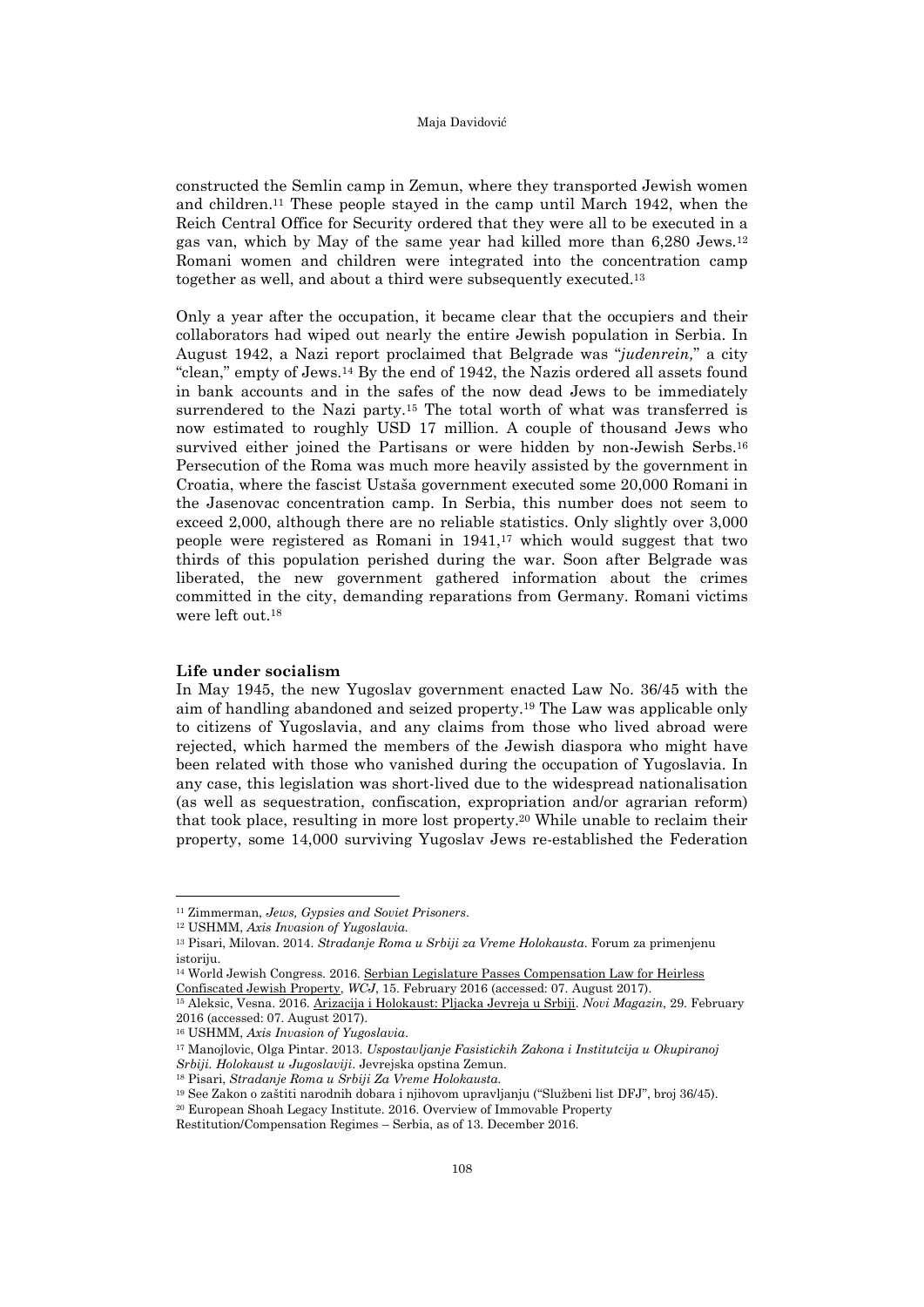of Jewish Communities soon after the end of the war.21 However, Zionist sentiments also re-emerged, and more than half of the survivors migrated to Palestine. In 1950, the Jewish population in the federation amounted to merely 6,500 out of the  $67,000$  before the war.<sup>22</sup>

Tito's government was undoubtedly more popular among the surviving Yugoslav Jewish population than other governments in the Eastern bloc could claim to be among their respective Jewish communities. Considering that those who survived largely did so with the help of the Partisans, and the fact that Tito's groups were given much credit for ending the war and driving the Nazis out of the country, the new government was garnished with prestige among the Jewish minority.23 Furthermore, anti-Semitism under the socialist government was allegedly unheard of, <sup>24</sup> as the country had a leader who strongly adhered to the ideas of national and religious equality, and opposed hate speech.

Under socialism, the religiosity of people in Yugoslavia generally decreased, and the Jewish community was no exception. In the years immediately after the war, there were no religious services, and in 1968 the community lost its only rabbi.25 That being said, this small postwar community largely preoccupied itself with building memorials, commemorating the victims, and maintaining Jewish cemeteries.

The number of Yugoslav Jews seemed to have further decreased due to large outflows of Serbian migrants to Western Europe and the Americas, and through interfaith marriage and losing faith. According to the 2011 census, fewer than 2,000 Jews live in Serbia.26 The numbers of Romani people, on the other hand, significantly increased and now amounts to 150,000,<sup>27</sup> although some estimates suggest size of the community is five times higher.<sup>28</sup>

Not much discrimination against the Roma was reported under socialism, although the group did not achieve the status of a minority.29 Yet, this lack of discrimination came at the cost of assimilation, as the absence of ethnic divisions applied equally to all groups in the spirit of unity and brotherhood. During and after the break-up of Yugoslavia, discrimination and violence against the Romani people increased rapidly, with the first officially racial

<sup>21</sup> Jewish Virtual Library. 2017. [Jews of the Former Yugoslavia After the Holocaust](http://www.jewishvirtuallibrary.org/jews-of-the-former-yugoslavia-after-the-holocaust) (accessed: 07. August 2017).

<sup>22</sup> USHMM, *Axis Invasion of Yugoslavia.*

<sup>23</sup> Goldstein, Ivo. 2014. Restoring Jewish Life in Communist Yugoslavia, 1945–1967. *East European Jewish Affairs* 34(1), 58-71.

<sup>24</sup> See the following statement by Albert Vajs, President of the Federation of Yugoslav Jewish Communities in 1958 (cited in Goldstein *Restoring Jewish Life,* 68:

<sup>&</sup>quot;*Anti-Semitism does not exist today. If there are – rarely – statements by some individuals that have a minimal anti-Semitic character, such cases are always prosecuted by the Yugoslav judicial system in accordance with the law […].*"

<sup>25</sup> Jewish Virtual Library. <sup>26</sup> Results of the census can be accesse[d here.](http://popis2011.stat.rs/?page_id=2162)

<sup>27</sup> Census 2011.

<sup>28</sup> B92. 2009[. Zvanican broj Roma u Srbiji \(](http://www.b92.net/info/vesti/index.php?yyyy=2009&mm=04&dd=07&nav_id=354362)accessed: 07. August 2017).

<sup>29</sup> Rakic-Vodinelic, Vesna and Sasa Gajin. 2009. [Kratka istorija pravnog polozaja i diskriminacije](http://pescanik.net/kratka-istorija-diskriminacije-roma/) 

[Roma u nekadasnjoj Jugoslaviji i nekadasnjoj i danasnjoj Srbiji.](http://pescanik.net/kratka-istorija-diskriminacije-roma/) *Pescanik*, 06. April 2009 (accessed: 07. August 2017).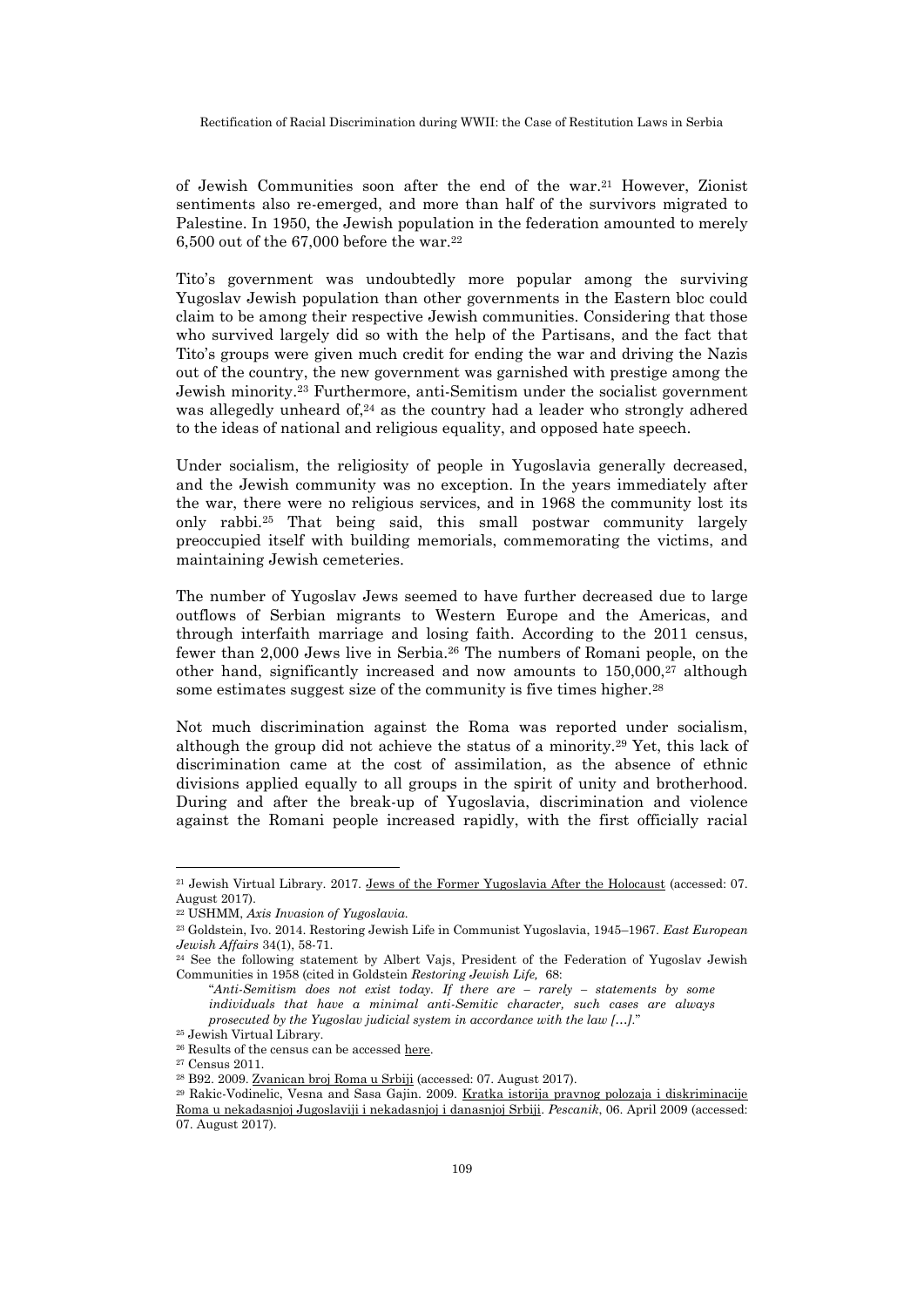crime occurring in 1997.30 Ever since, treatments of Serbian Romanis as inferior in all spheres of life including ghettoisation<sup>31</sup>, denial of birth certificates32 and forcible evictions33 have continuously been reported, and the Roma remain physically and socially segregated in most of Serbia.

## **Restitution laws 2006-2016**

Any effective remedy for the Nazi crimes in Southern and Eastern Europe was delayed for decades due to the Cold War and the subsequent shifts in borders. It was only in the 1990s that talks about the restitution of Jewish property became serious, and conferences and declarations on that subject followed one after the other.34 Serbia, too, was preoccupied with fighting its more recent wars throughout the 1990s, and then seeking justice for them for most of the 2000s. What happened to several thousands of people from minorities in the 1940s was not a matter of concern, at least not in the first years of democratic rule.

In 2009, 46 states which had been greatly affected by the Holocaust gathered in Terezin to sign a declaration (hereinafter the Terezin Declaration) in order to codify their commitment to provide for the restitution of property expropriated by the Nazis and their collaborators.35 Although non-binding, the Declaration gathered a great number of leaders, activists and Holocaust survivors, many of whom stressed the need to have these wrongs finally corrected, not only in respect to the Jewish community, but also to the Roma. State parties committed to correct the consequences of illegal seizures of property including "confiscations, forced sales and sales under duress of property" as part of a larger policy of persecution against certain groups, "the vast majority of whom died heirless." 36

Nonetheless, eight years later, the unresolved issues outnumber the initiatives taken to return such property among the signatory states. The European Shoah Legacy Institute, set up to monitor compliance with the Terezin Declaration, published a report in 2017, finding that most former Yugoslav republics failed to enact appropriate legislation, either completely or partly by omitting heirless property from their new restitution laws.37 Heirless property was indeed in focus during the drafting of the Declaration, considering that the number of surviving Jews in the above-mentioned countries is very low due to

<sup>30</sup> A thirteen-year old Romani boy was murdered by a group of skinheads. See: Simeunović Bajić, Nataša 2011. Roma in Serbia After the Collapse of Yugoslavia: Political Implications and Media Silence on Racial Violence. *European Journal of Interdisciplinary Studies* 3(2), 87-93.

<sup>31</sup> See, for example, Ignac, Benjamin. 2016. Behind the Wall – [Ghettoization of Roma people in](http://www.errc.org/blog/behind-the-wall-%E2%80%93-ghettoization-of-roma-people-in-krusevac-serbia/148)  [Krusevac, Serbia.](http://www.errc.org/blog/behind-the-wall-%E2%80%93-ghettoization-of-roma-people-in-krusevac-serbia/148) *European Roma Rights Centre*, 22. December 2016 (accessed: 07. August 2017). <sup>32</sup> Weiss, Adam. 2016. [Roma in Serbia Still Denied Birth Certificates](http://www.statelessness.eu/blog/roma-serbia-still-denied-birth-certificates-ens-members-take-legal-action-challenge-register) – ENS Members Take Legal

[Action to Challenge Register Offices' Unlimited Power](http://www.statelessness.eu/blog/roma-serbia-still-denied-birth-certificates-ens-members-take-legal-action-challenge-register). *European Network on Statelessness*, 07. March 2016 (accessed: 07. August 2017).

<sup>33</sup> Amnesty International. 2015. Serbia: Roma Still Waiting for Adequate Housing.

<sup>34</sup> Nazi Gold Conference (1997), Washington Conference on Holocaust-Era Assets (1998), Stockholm Declaration (2000), Vilnius Conference on Holocaust Era Looted Cultural Assets (2000).

<sup>35</sup> See Terezin Declaration on Holocaust Era Assets and Related Issues, signed at the Prague Holocaust Era Assets Conference, availabl[e here.](http://www.eu2009.cz/en/news-and-documents/news/terezin-declaration-26304/)

<sup>36</sup> Terezin Declaration, section I, Art 2.

<sup>37</sup> European Shoah Legacy Institute. 2017. The Holocaust (Shoah) Immovable Property Restitution Study: Overview. *ESLI.*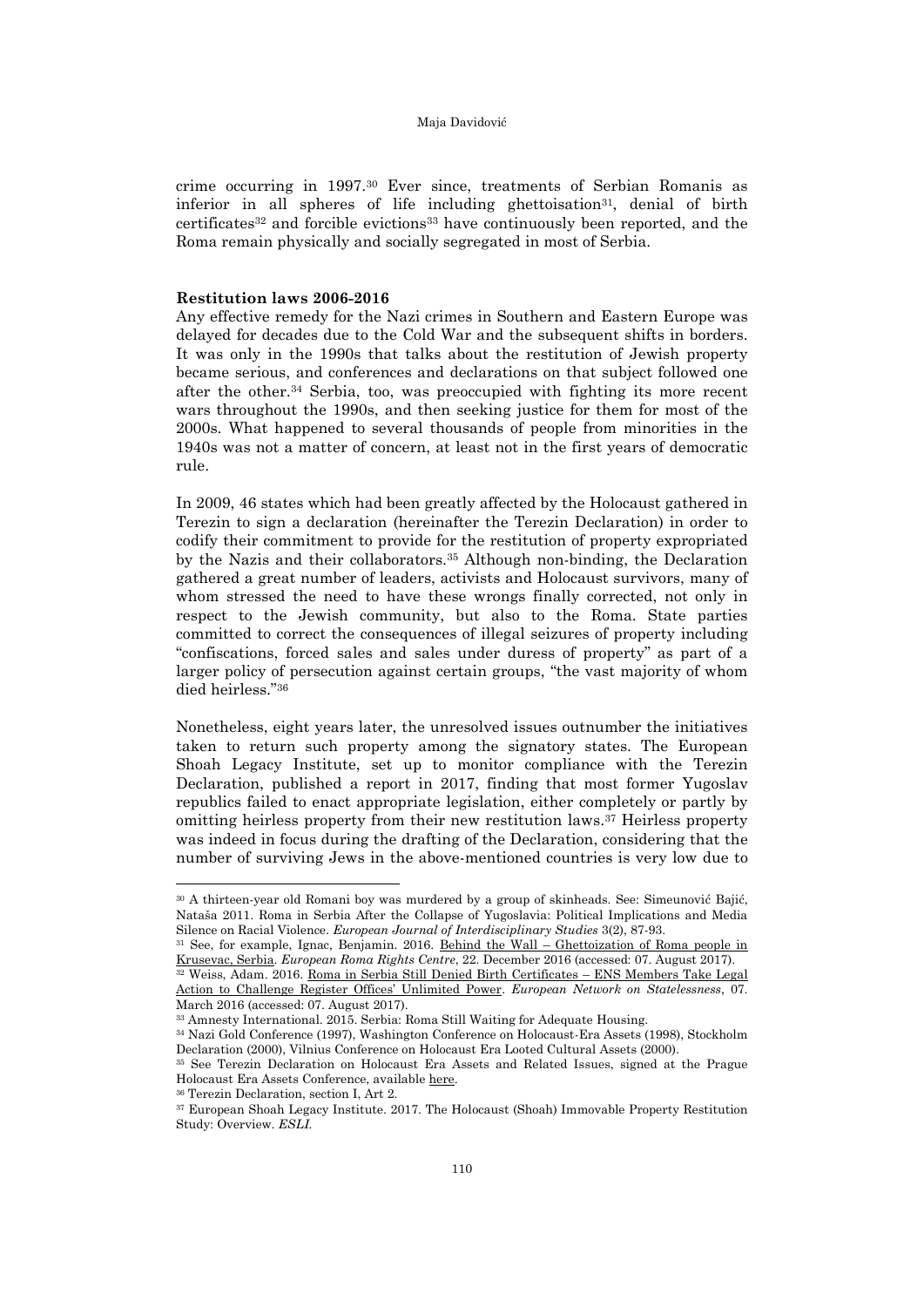the passage of time, and the majority of the Jews at the time perished during the war, without any of the governments doing justice to the property left behind.

With democracy knocking on Serbia's door quite late, the first legislation on restitution of property expropriated during the communist regime came only in 2006.38 This Law, called the Law on the Restitution of Property to Churches and Religious Communities referred only to the property confiscated after 1945, and therefore made it difficult for the Jewish Community to receive any compensation. Further amendments were made in 2011, and the new Law on Restitution of Property and Compensation<sup>39</sup> involved property that was nationalised, confiscated or expropriated under socialism, i.e. since the end of WWII. Although vaguely framed, Article 1 of the Law stated that the legislation would also apply to the property that was confiscated as a "consequence of the Holocaust," <sup>40</sup> while at the same time promising that such matters would be dealt with in separate legislation. In either case, the law is seen as flawed, with its long list of exceptional situations that are not covered, and a set limit on the amount of money that can be paid.

As several years had gone by and no separate legislation was passed, there were some concerns about whether the promise would be realised at all due to the potential financial ramifications of such legislation on the government and its expenses. Namely, at the time, there was no full list of Jewish properties that had been unlawfully confiscated by the Nazis, nor was there any Jewish organisation that Serbia recognised as a rightful successor of Jewish communities of the 1940s.41 Despite these concerns, good news finally arrived in February, 2016, when the Parliament adopted the Law on Removing the Consequences of Confiscating Property,<sup>42</sup> especially targeting the assets of the heirless Holocaust victims in Serbia (hereinafter the Law on Heirless Property). Immediately afterwards, the Serbian Jewish Community Association approximated that the number of buildings that were expropriated during WWII and would now be given back amounted was over 3,000.<sup>43</sup> Importantly, the legislation was very well-received by both Israel and the United States, the Embassy of the former calling February 23 "a historic day for justice, morality, and commitment to the special relationship between the Serbs and the Jews." <sup>44</sup> The World Jewish Congress, too, urged "other countries to follow Serbia's lead and return heirless Jewish property." 45

l

<sup>38</sup> Law on the Restitution of Property to Churches and Religious Communities (Zakon o vraćanju (restituciji) imovine crkvama i verskim zajednicama) Official Gazette of Republic of Serbia No. 46/2006.

<sup>39</sup> Law on Property Restitution and Compensation (Zakon o vraćanju oduzete imovine i obeštećenju), Official Gazette of the Republic of Serbia, No. 72/2011, 108/2013 and 142/2014.

<sup>40</sup> European Shoah Legacy Institute, *the Holocaust (Shoah) Immovable Property*. <sup>41</sup> European Shoah Legacy Institute, Report on Visit of Ms. Halyna Senyk to Belgrade, Republic of

Serbia, 25. March 2015.

<sup>&</sup>lt;sup>42</sup> Law on removing the consequences of confiscating property of the victims of the Holocaust who do not have living legal heirs (Zakon o otklanjanju posledica oduzimanja imovine žrtvama Holokausta koje nemaju živih zakonskih naslednika), Official Gazette of Republic of Serbia No. 13/2016.

<sup>43</sup> Dragojlo, Sasa. 2016. Serbian Jews to Reclaim Seized WWII Property. *Balkan Transitional Justice*, 22. February 2016 (accessed: 07. August 2017).

<sup>44</sup> Dragojlo, *Serbian Jews to Reclaim Seized WWII Property*.

<sup>45</sup> World Jewish Congress, *Serbian Legislature Passes Compensation Law*.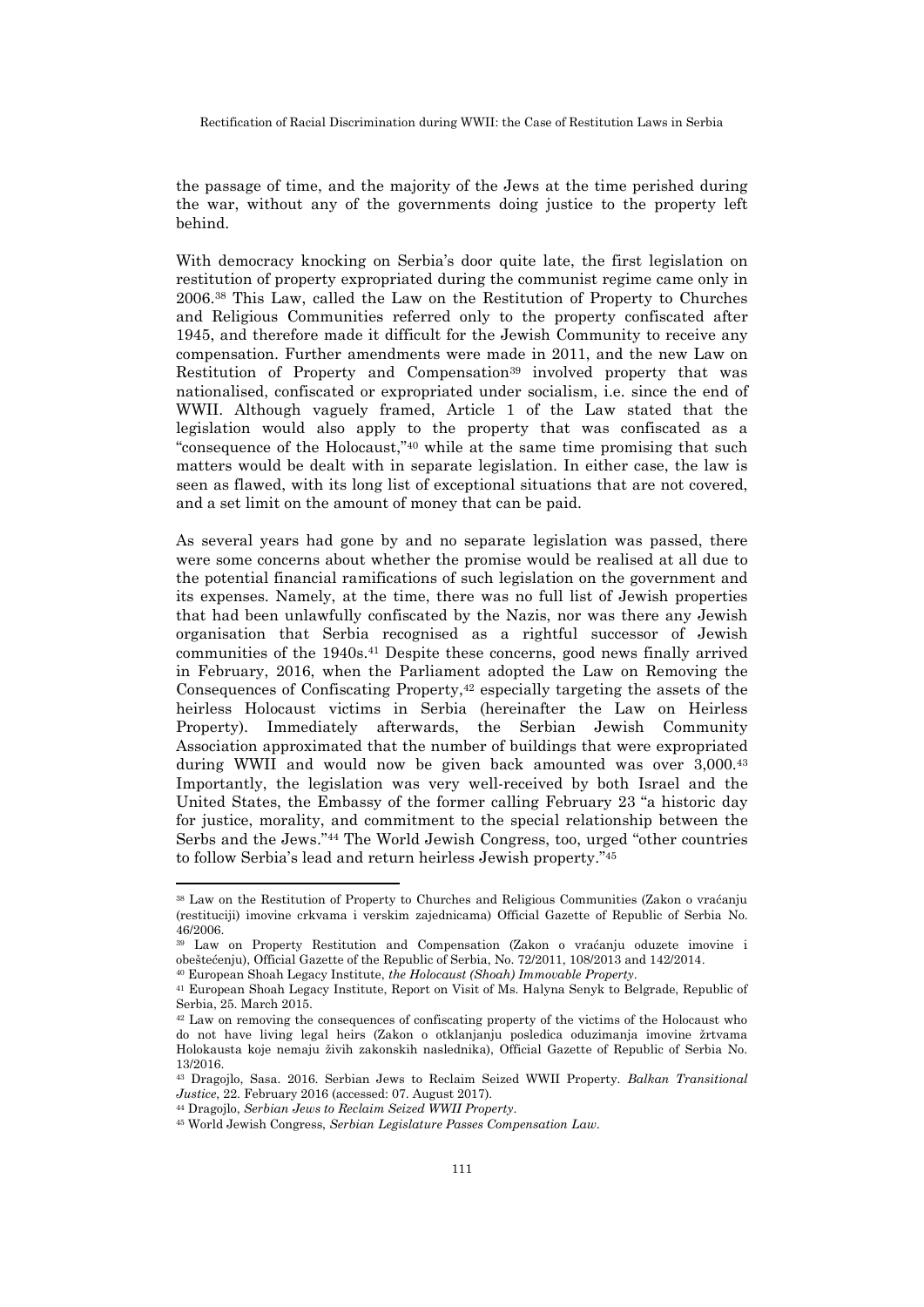Serbia, in fact, remains the only former Yugoslav country with such comprehensive and inclusive legislation on heirless property expropriated during the Holocaust, nonetheless enacted with one great flaw. While the Terezin Conference specifically made sure that other persecuted groups were included in the talks, bringing in the representatives of the Roma Holocaust groups,46 Serbia seemed to have completely disregarded the fact that its own Romani people, too, suffered tremendously during WWII.

## **What is in the law?**

The Law on heirless property includes a definition of the Holocaust, as necessary for further identifying eligible beneficiaries of the Law, and importantly, incorporates *racial* discrimination as the basis for the crimes that occurred during this period. It defines the Holocaust as:

"*the period between April 6, 1941 and May 9, 1945 during which the occupying entity and its collaborators committed a systemic exodus and killing of the members of the Jewish community, destroyed and confiscated Jewish property, regardless of their citizenship, and the property of Jewish organisations, based on racial laws, rules and acts of the Nazi regime on the territory of today's Republic of Serbia."* 47

This definition itself is monumental. On the one hand, Serbian legislators specifically addressed a phenomenon wholly different from the nationalisation of property that occurred under socialism, and aimed to separately correct the harm done by an occupying force on Serbian territory. The puppet government of Milan Nedić did indeed issue an order about the confiscation of Jewish property in August 1942, according to which the property of all Jews who were living on Serbian territory belonged to Serbia without any compensation.48 The order made no mention of the Romani people. On the other hand, the Law defines the Holocaust as a crime that was based on racial discrimination, but fails to even mention, let alone restitute, another group that was persecuted on the basis of race through the application of Nazi racial laws, and has never recovered from such prejudice – the Roma.

These both require further elaboration. The Law on Heirless Property perhaps came a bit too late, considering the small size of the Jewish community in Serbia today. Nevertheless, due to the specific circumstances of the political regime that persisted until the beginning of the 21st century, it is not unsurprising that the needs of minorities were left at the bottom of the agenda. There is no justification for the delay, but there must be an understanding of the circumstances and a respect that despite such circumstances some progress – more than in many less economically deprived states – has been achieved. At the same time, the fact that that each and every one of these laws have ignored the Roma community is worth criticising. While it has been argued that

<sup>46</sup> See the speech by Čeněk Růžička, President of the Committee for the Redress of the Roma Holocaust in the Czech Republic at the Holocaust Era Assets Conference in Prague, 2009.

l

<sup>47</sup> Art. 3 of the Law on Heirless Property (n. 42), author's translation.

<sup>48</sup> Uredba o Pripadanju Imovine Jevreja Srbiji.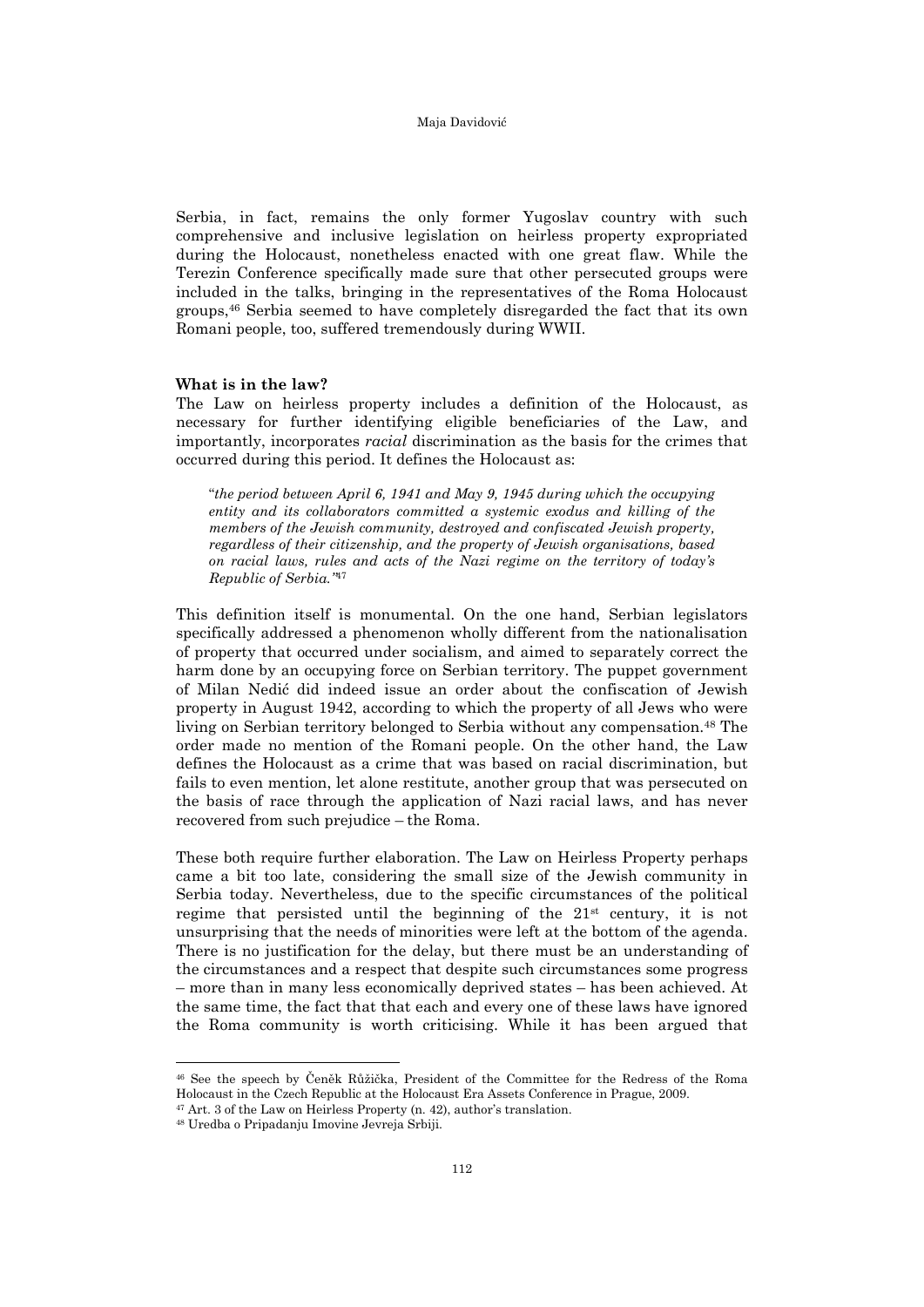Romani people at the time did not hold much property to begin with, it would still be just if such an option was given to the Roma community as it was given to the Jewish community – even if this would only include one returned house, or none. It is the aspect of *race* that is selectively used in the legislation to promote further discrimination and stigmatisation of the Roma community that is beyond troubling in this case. According to the racial laws which allowed for the execution of certain groups in occupied Serbia, Jews and Roma were equally inferior.<sup>49</sup> It was the law that allowed for such grave discrimination, and it is the law that now seems to be unable to remedy it.

Moving beyond the definition of the Holocaust, the Law on Heirless Property furthermore prescribes regular and mandatory financial contributions by the Republic to the Jewish community, amounting to 950,000 EUR annually, to be given for the period of 25 years, starting on January 1, 2017.50 What the Jewish community does with the money is left at their discretion, however with an exhaustive list of possible options, most of them including enhancing education, research and commemoration of the Holocaust.51 All of them are in line with the recommendations established in the Terezin Declaration on consequences of "the Holocaust (Shoah) and other Nazi crimes." <sup>52</sup>

So far, the Law has been anything but a mere fairytale. The National Agency for Restitution stated at the end of 2016 that, in the first nine months since the Law was enacted, 29 commercial properties, one building and seven apartments were handed back to the Jewish communities.53 This is seen as late, slow, but rather remarkable progress.

l

1) Studying and documenting the Holocaust; commemorating important dates from the Holocaust period and commemoratory ceremonies in Serbia;

4) Financial support for tuition and stipends of students, young talents and scientists from Serbia;

<sup>49</sup> Pisari, *Stradanje Roma u Srbiji*.

<sup>50</sup> Art. 9 of the Law on Heirless Property.

<sup>51</sup> Art. 22 of the Law on Heirless Property states that the restituted property and/or earnings therefrom are to be used for the purposes of:

<sup>2)</sup> Scientific-research-oriented projects about the Holocaust and other crimes committed by the Nazis and their collaborators and publishing papers on these topics;

<sup>3)</sup> Education about the Holocaust and other crimes committed about the Nazis and their collaborators, cultural events, and maintenance of tradition;

<sup>5)</sup> Financial support to the living survivors of the Holocaust who had residence on the Serbian territory during the Holocaust and now live in Serbia or abroad;

<sup>6)</sup> Financial support to the existing Jewish community in Serbia;

<sup>7)</sup> Strengthening of the ties between the Jewish community in Serbia with other nationals in other states;

<sup>8)</sup> Supporting future activities related to these goals by putting parts of the income to savings accounts;

<sup>9)</sup> For humanitarian purposes in Serbia;

<sup>10)</sup> In order to cover the costs and duties that the Jewish community and the Council has gained by managing the property and income through the application of this Law.

<sup>52</sup> Terezin Declaration, section I, Article 4.

<sup>53</sup> Agencija za restituciju.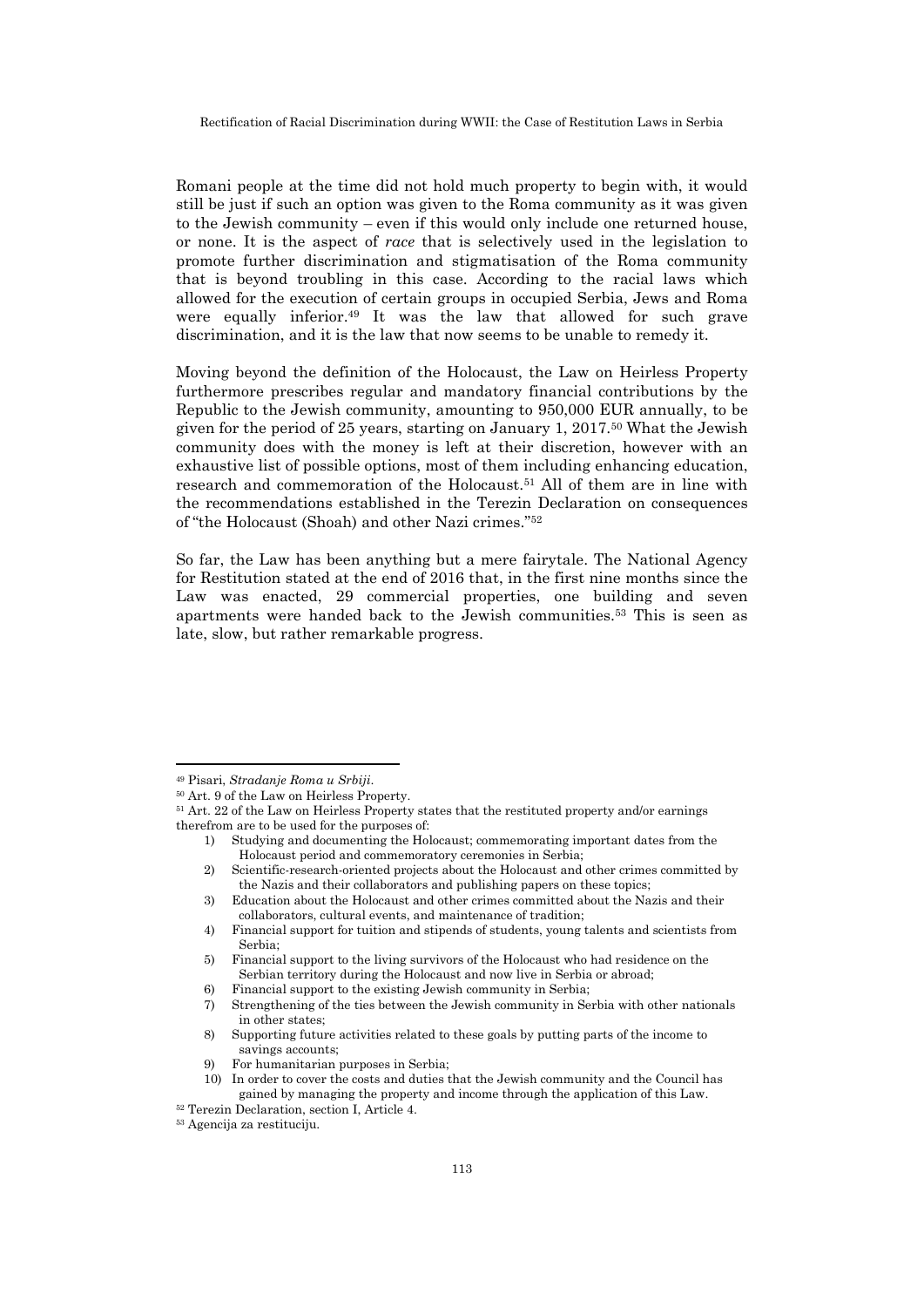#### **Double standards: where do the Roma come in?**

*"I confess that I feel somewhat guilty towards our Romani friends. We have not done enough to listen to your voice of anguish. We have not done enough to make our people listen to your voice of sadness. I can promise you we shall do whatever we can from now on to listen better…"* Elie Wiesel <sup>54</sup>

In addition to the generally strict rules of occupation that applied to all Serbs during WWII, there were two groups that were treated as especially inferior – *racially* inferior – by the Nazi occupiers in Serbia: the Jews and the Roma. Only several days after the Nazi troops occupied Belgrade, the leadership ordered that all Jews and Roma must be registered. Within three days, both groups were forced to wear yellow armbands with the Star of David on them if registered as Jewish, and armbands with the word "Ciganin," <sup>55</sup> if registered as Romani.56 The rest of the story is familiar to everyone who has studied the Holocaust or at least seen a movie on the issue: the Jews in Serbia were not allowed to mingle with the "Aryans," they were not allowed in theatres, parks or hospitals. Soon after, they were forced to register all of their property, which was taken away from them along with their civil rights. After less than a month, they were put in ghettos, with the police patrolling day and night.<sup>57</sup> Then the first detentions began – first it was political enemies, but then it was everyone Jewish. All Jewish men, women and children in Serbia were rounded up in concentration camps only months after the occupation, and everyone knows what happened from there.

The problem with this narrative in the case of Serbia is that everything that happened to the Jews happened to the Roma, too. From a CRT perspective, such persecutions were made possible through the application of law; it was the law that discriminated the two groups on equal ground,<sup>58</sup> and it is the restitution laws in Serbia and elsewhere that have, by and large, been ignoring one of the groups. Is it the case that Serbia does not see the Roma as a *racial* minority, or, rather, that the racism that results in discriminatory treatment of this minority in absolutely all spheres of life is *unconscious*, <sup>59</sup> hidden?

Naomi Zack argues that there is no legal mechanism that could be used to punish those who enabled racial discrimination through laws. In other words, irrespective of the passage of time, there was no law against racial laws in 1941.60 For that reason, awarding reparations for grave racially-motivated injustices is based on moral convictions, rather than on legal arguments. What follows is that societies which remain racist are less likely to put forth such

<sup>54</sup> Elie Wiesel in 1986, cited in Reinhartz, *Unmarked Graves*, 81.

<sup>55</sup> Serbian for "Gypsy."

<sup>56</sup> Manojlovic Pintar, *Uspostavljanje Fasistickih Zakona i Institutcija*.

<sup>57</sup> Manojlovic Pintar, *Uspostavljanje Fasistickih Zakona i Institutcija*.

<sup>58</sup> According to the Decree on Racial Origins (Zakonska Odredba o Rasnoj Pripadnosti) adopted on 30. April 1941.

*<sup>59</sup>* The term unconscious racism was coined and developed by Lawrence, Charles. R. III. 1995. *The Id, the Ego, and Equal Protection: Reckoning with Unconscious Racism*, in *Critical Race Theory: The Key Writings that Formed the Movement*, edited by Crenshaw, Kimberle W. / Gotanda, Neil / Peller, Gary and Kendall Thomas. New York: The New Press.

<sup>60</sup> Zack, Naomi. 2003. Reparations and the Rectification of Race. *The Journal of Ethics* 7(1), 139-51.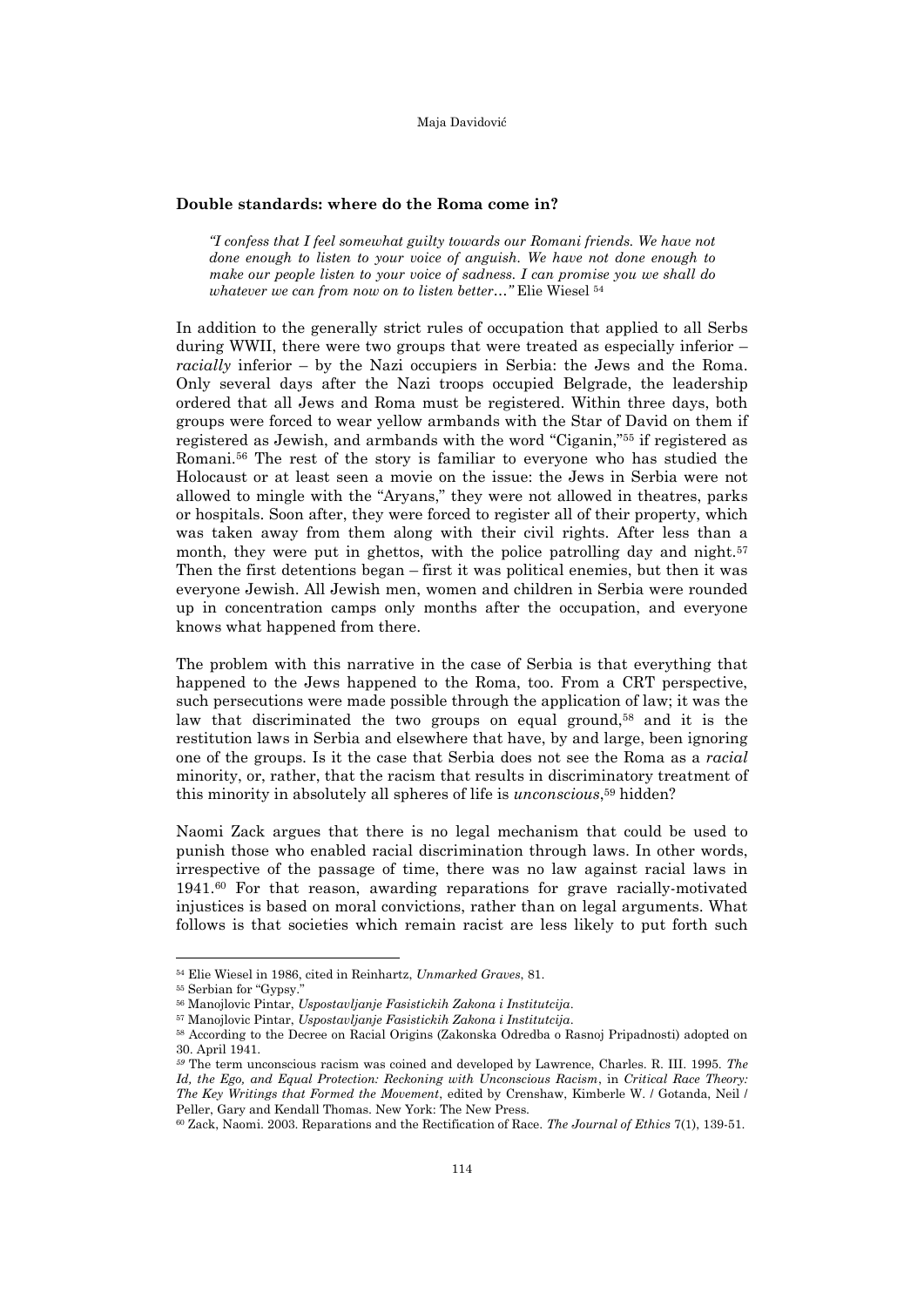moral convictions and initiate the awarding of any kind of remedy.61 Although Zack makes this argument in the context of the post-slavery United States, the same rationale could be used to explain what is going on in Europe, including Serbia. The Jewish community in Serbia is smaller than ever, and is, after all, *white*. Anti-Semitism is a rare occasion, because *Semitism* is equally as rare. On the other hand, anti-Gypsyism is integrated into all layers of the non-Roma Serbian society, and "the enemy" – that is the *Gypsy*, is more numerous than ever. Research has shown that the police in Serbia have a habit of arresting Romani people because they assume that all Roma are criminals, and they often do so without any evidence.62 Racist attacks against the Roma have not been prevented nor investigated properly. Inequality in job opportunities remains stark, particularly so in the private sector. According to a survey, a quarter of the population in the early 2000s did not want to have a Romani as a friend, and nearly 80% would not have a Romani as a spouse.<sup>63</sup> The level of perception of discrimination towards the Roma is on the rise as well, being the second (by 0.4 per cent after women) most discriminated group in Serbia.<sup>64</sup> These racial biases are deeply integrated into the mindsets of the non-Roma Serbs from an early age, and racism remains omnipresent even when unconscious. Hence, while the fact that intent behind discrimination towards the Roma is based on the perceptions of race and seeing people of colour as inferior may be hidden, the application of such discrimination is quite visible, and often very open. While the extent of racial discrimination towards the Roma in Serbia in relation to the Jews before WWII can be debated, these statistics cannot deny that racism towards Romani people in Serbia, like in most of Europe, is individual and communal, institutional and structural. The absence of reparations, therefore, does not come as a surprise, but must not remain a norm.

#### **Conclusion**

l

Many groups were targeted by the Nazis, but no groups other than Jews and Roma were targeted for extermination through directives and on the basis of race.<sup>65</sup> It is due to this legacy and connections to the long and gruesome Holocaust<sup>66</sup> that ideas of race and racial categorisation meet with reluctance in Europe, even merely for statistical purposes.67 Now that racial categorisation is finally brought up again, why has the Jewish community been singled out in this attempt to restitute for the racial discrimination that occurred decades ago? Perhaps the answer lies in the fact that Romani people, unlike the Jews, do not have a state of their own to support them, or because of the lack of a well-organised central community with international operations, such as the World Jewish Congress. For one reason or another, this group seems to remain the eternal outsider in Serbia, the segregated other who even the law has

<sup>61</sup> Zack, *Reparations and the Rectification*, 140-41.

<sup>62</sup> Humanitarian Law Center. 2003. *Roma in Serbia*. Humanitarian Law Center Belgrade.

<sup>63</sup> Simeunović Bajić, *Roma in Serbia After the Collapse of Yugoslavia*.

<sup>64</sup> CeSID. 2013. *Public Perception of Discrimination in Serbia.* Cesid doo.

<sup>65</sup> For instance, the mentally and physically disabled were targeted because they were *genetically* imperfect: see the writing of Hancock, Ian. 2010. *Danger! Educated Gypsy: Selected Essays*. University of Hertfordshire Press.

<sup>66</sup> Moschel, *Color Blindness or Total Blindness*.

<sup>67</sup> Grigolo, Michele / Hermanin, Costanza and Mathias Möschel. 2011. Introduction: How Does Race 'Count' in Fighting Discrimination in Europe? *Ethnic and Racial Studies* 34(10), 1635-47.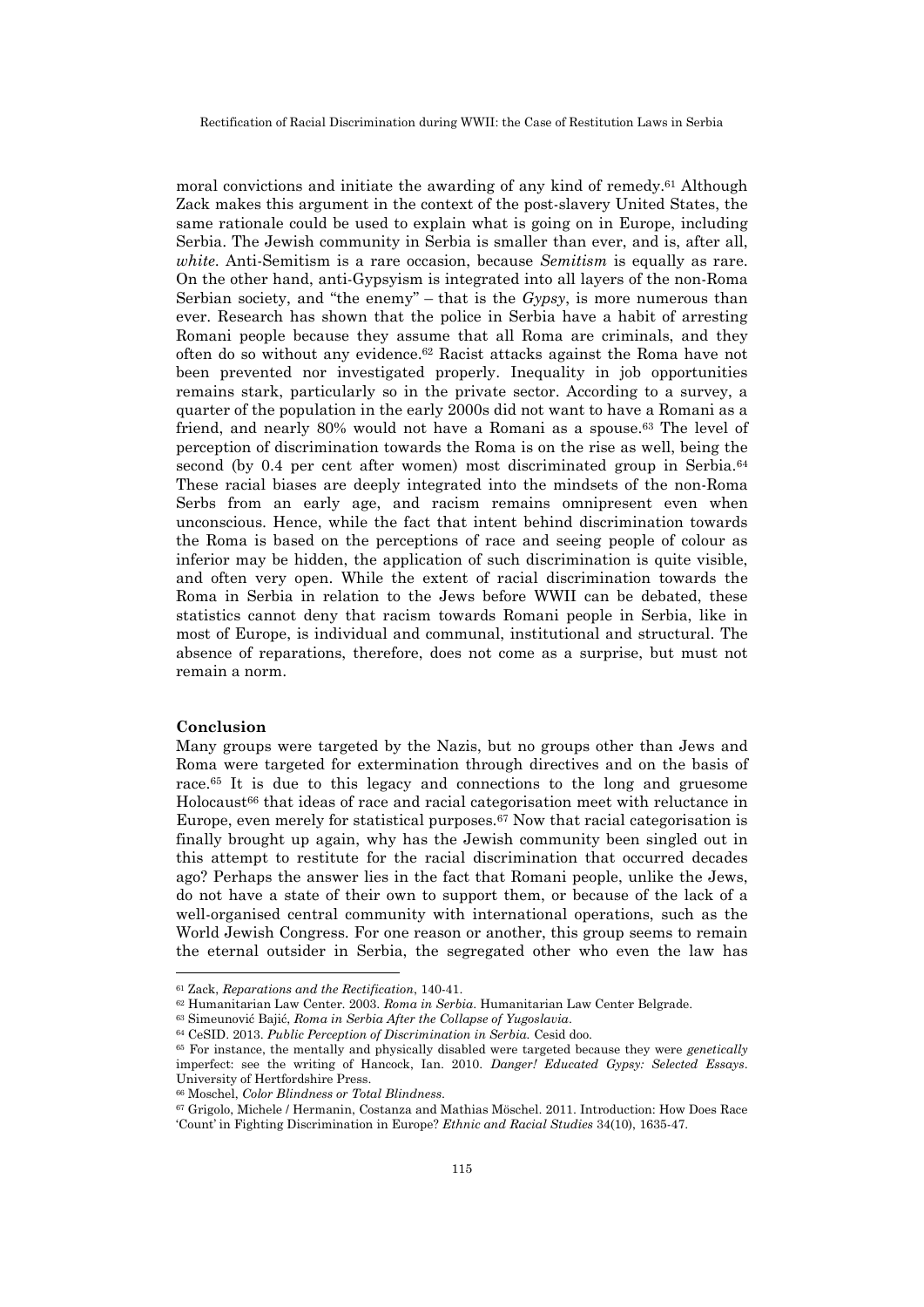treated as less worthy through its actions (or absence thereof). On the other hand, considering how well received the enactment of the Law on heirless property has been in Israel, it may be reasonable to ask the following: have the remaining Jewish community and the non-Jewish Serbs at last reached an *interest convergence*? Has racism towards the Jews been combatted because it is of (economic, political, diplomatic) interest for the Serbian government, or is it rather the understanding of the grave injustice that has occurred on Serbian territory and the need to use the last opportunity to remedy it that are driving this initiative?

As of December 2016, Serbia is the only country that has passed a private property restitution legislation since the signing of the Terezin Declaration.<sup>68</sup> In addition, it is one of the first Eastern European states to have a separate law on heirless property. While this has improved its image internationally, it has not addressed all concerned voices domestically. Not being able to rely on the law for restitution, the groups that were heavily persecuted during WWII have taken their cases elsewhere.<sup>69</sup> Assuming that there is more to these developments than the desire to be well-respected by Israel and its allies, and in response to the critique regarding the Roma, it is about time that Serbia, too, faces its often hidden institutional racism, and at least recognises the harm its Roma community has suffered based on racial laws, if it indeed aspires to set an example of a rights-respecting, leading state in the region, and rebut the interest convergence critique.

### **Acknowledgements**

The author would like to thank Professor Mathias Möschel for introducing her to Critical Race Theory and supporting her immensely during her graduate studies.

#### **Bibliography**

Aleksic, Vesna. 2016. [Arizacija i Holokaust: Pljacka Jevreja u Srbiji.](http://www.b92.net/info/vesti/pregled_stampe.php?yyyy=2016&mm=02&dd=29&nav_id=1101999) *Novi Magazin*, 29. February 2016 (accessed: 07. August 2017).

Amnesty International. 2015. Serbia: Roma Still Waiting for Adequate Housing B92. 2009. [Zvanican broj Roma u Srbiji](http://www.b92.net/info/vesti/index.php?yyyy=2009&mm=04&dd=07&nav_id=354362) (accessed: 07. August 2017).

Beta. 2017. [Hrvatskoj stigla tuzba zrtava](http://www.b92.net/info/vesti/index.php?yyyy=2017&mm=03&dd=13&nav_id=1239412) NDH (accessed: 07. August 2017).

CeSID. 2013. *Public Perception of Discrimination in Serbia.* Cesid doo.

Crenshaw, Kimberle W. / Gotanda, Neil / Peller, Gary and Kendall Thomas (eds.). 1995. *Critical Race Theory: The Key Writings that Formed the Movement*. New York: The New Press.

Crepaz, Katharina. 2016. *The Impact of Europeanization on Minority Communities*. Springer.

<sup>68</sup> ESLI.

<sup>69</sup> Perhaps for the first time, Serbian, Jewish and Roma victims stood together in filing a complaint for compensation for WWII damages towards their groups against Croatia as a successor state to the Fascist Croatian regime in the 1940s. The applicants demanded USD 3.5 billion before a District Court in Chicago as compensation for the confiscated property, but also other nonpecuniary damage suffered by the victims of the government-run concentration camps in Croatia, where all three groups were persecuted. See more at: Beta. 2017. [Hrvatskoj stigla tuzba](http://www.b92.net/info/vesti/index.php?yyyy=2017&mm=03&dd=13&nav_id=1239412)  [zrtava](http://www.b92.net/info/vesti/index.php?yyyy=2017&mm=03&dd=13&nav_id=1239412) NDH (accessed: 07. August 2017).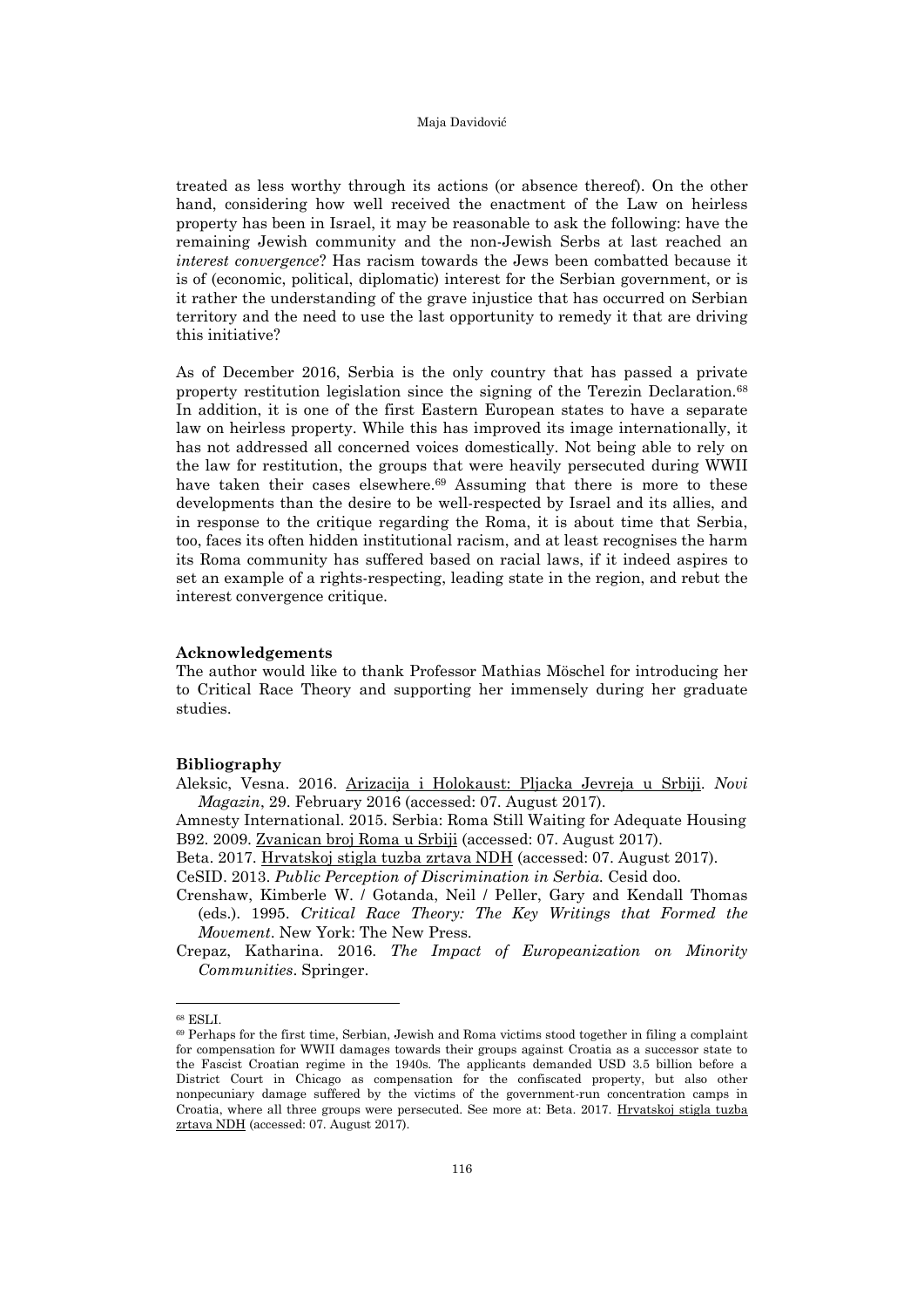- Decree on Racial Origins (Zakonska Odredba o Rasnoj Pripadnosti) adopted on 30 April 194
- Decree on the Jewish Property Belonging to Serbia (Uredba o Pripadanju Imovine Jevreja Srbiji).
- Delgado, Richard and Jean Stefancic. 2012. *Critical Race Theory. An Introduction*. New York: New York University Press.
- Dragojlo, Sasa. 2016. Serbian Jews to Reclaim Seized WWII Property. *Balkan Transitional Justice*, 22. February 2016 (accessed: 07. August 2017).
- European Shoah Legacy Institute. 2017. The Holocaust (Shoah) Immovable Property Restitution Study: Overview. *ESLI.*
- . 2016. Overview of Immovable Property Restitution/Compensation Regimes – Serbia, as of 13. December 2016.
- . 2015. Report on Visit of Ms. Halyna Senyk to Belgrade, Republic of Serbia, 25. March 2015.
- Goldstein, Ivo. 2014. Restoring Jewish Life in Communist Yugoslavia, 1945– 1967. *East European Jewish Affairs* 34(1), 58-71.
- Grigolo, Michele / Hermanin, Costanza and Mathias Möschel. 2011. Introduction: How Does Race 'Count' in Fighting Discrimination in Europe? *Ethnic and Racial Studies* 34(10), 1635-47.
- Hancock, Ian. 2010. *Danger! Educated Gypsy: Selected Essays*. University of Hertfordshire Press.
- Humanitarian Law Center. 2003. *Roma in Serbia*. Humanitarian Law Center Belgrade.
- Ignac, Benjamin. 2016. Behind the Wall – [Ghettoization of Roma people in](http://www.errc.org/blog/behind-the-wall-%E2%80%93-ghettoization-of-roma-people-in-krusevac-serbia/148) [Krusevac, Serbia.](http://www.errc.org/blog/behind-the-wall-%E2%80%93-ghettoization-of-roma-people-in-krusevac-serbia/148) *European Roma Rights Centre*, 22. December 2016 (accessed: 07. August 2017).
- Jewish Virtual Library. 2017. [Jews of the Former Yugoslavia After the](http://www.jewishvirtuallibrary.org/jews-of-the-former-yugoslavia-after-the-holocaust)  [Holocaust](http://www.jewishvirtuallibrary.org/jews-of-the-former-yugoslavia-after-the-holocaust) (accessed: 07. August 2017).
- Law on removing the consequences of the confiscation of property of the victims of the Holocaust who do not have living legal heirs (Zakon o otklanjanju posledica oduzimanja imovine žrtvama Holokausta koje nemaju živih zakonskih naslednika), (''Official Gazette of Republic of Serbia'' No. 13/2016).
- Law on restitution of property to churches and religious communities (Zakon o vraćanju (restituciji) imovine crkvama i verskim zajednicama) (''Official Gazette of Republic of Serbia'' No. 46/2006).
- Law on restitution of confiscated property and compensation (Zakon o vraćanju oduzete imovine i obeštećenju) (''Official Gazette of the Republic of Serbia'', No. 72/2011, 108/2013 and 142/2014).
- Law on the protection of national goods and their management (Zakon o zaštiti narodnih dobara i njihovom upravljanju) ("Službeni list DFJ", broj 36/45).
- Lawrence, Charles. R. III. 1995. *The Id, the Ego, and Equal Protection: Reckoning with Unconscious Racism*, in *Critical Race Theory: The Key Writings that Formed the Movement*, edited by Crenshaw, Kimberle W. / Gotanda, Neil / Peller, Gary and Kendall Thomas. New York: The New Press.
- Manojlovic, Olga Pintar. 2013. *Uspostavljanje Fasistickih Zakona i Institutcija u Okupiranoj Srbiji. Holokaust u Jugoslaviji*. Jevrejska opstina Zemun.
- Moschel, Mathias. 2014. *Law, Lawyers and Race. Critical Race Theory from the United States to Europe*. Oxon: Routledge.